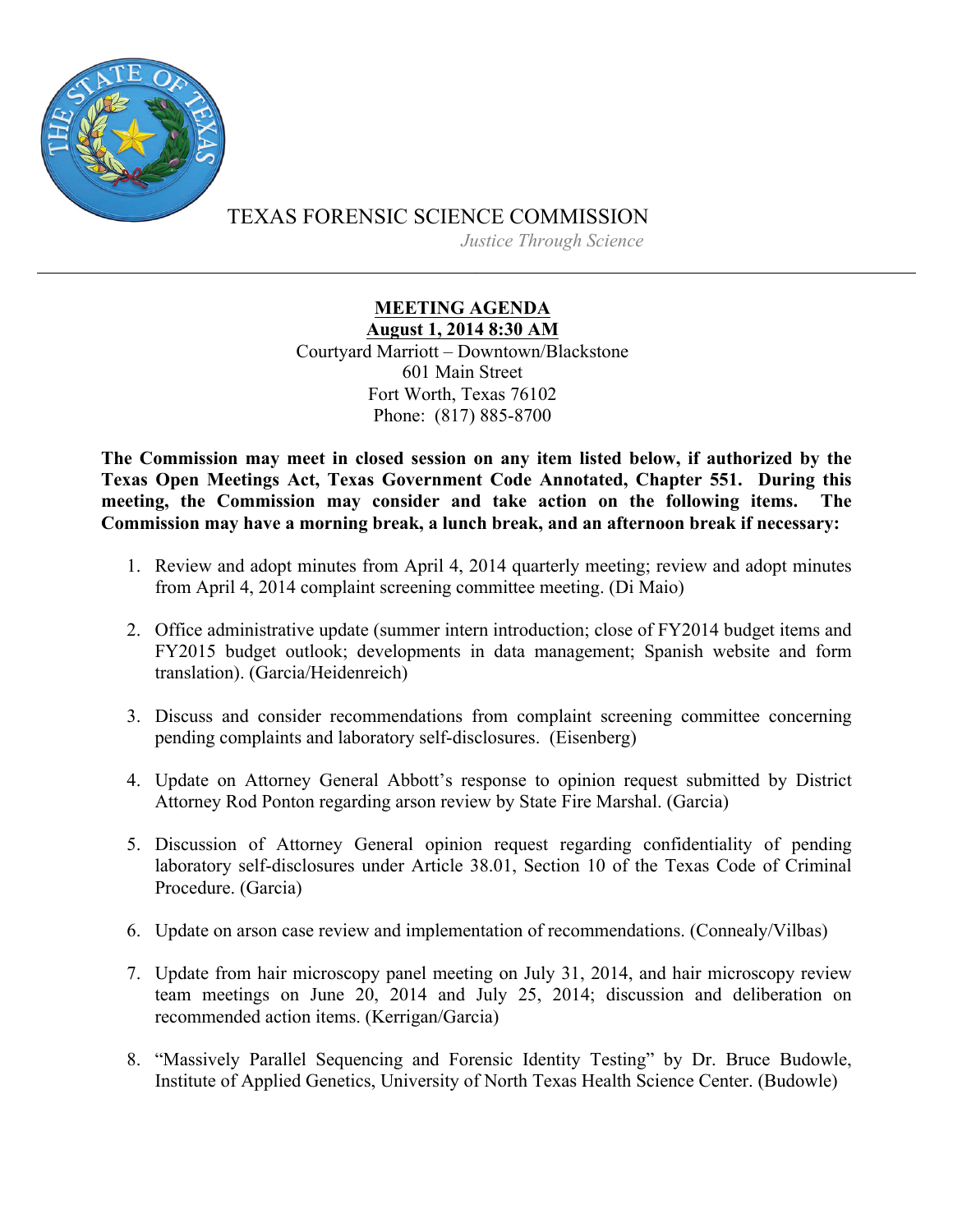- 9. Update on Texas Department of Public Safety ("DPS") Houston regional crime laboratory self-disclosure #12-06, including final Harris County *Coty* appellate decision denying relief, Montgomery County *Cavil* appellate decision granting relief, and latest re-testing results from DPS. (Kerrigan/Garcia)
- 10. Discuss and consider adopting El Paso Police Department Crime Laboratory #11-11 language clarification addendum request from Texas Association of Crime Laboratory Directors ("TACLD"). (Garcia)
- 11. Discuss possibility of conducting a survey of latent print forensic service providers in Texas. (Garcia)
- 12. Update from forensic development committee (Kerrigan/Garcia):
	- a. Update on certification/licensure positions from June 27, 2014 TACLD meeting and subsequent vote by membership;
	- b. Progress regarding certification training support at Sam Houston State University including Commission partnership;
	- c. Status of Web-based forensic training program in collaboration with New York Office of Forensic Services;
	- d. Addition of scenario-based ethics training to training program;
	- e. ASCLD/LAB assessor training to be held August 4-8, 2014 in Austin;
	- f. August 18-19 crime lab manager leadership academy in Houston;
	- g. Discussion of Foresight support for Texas laboratories;
	- h. Addition of TACLD member to Commission's forensic development committee, including any necessary revisions to policies and procedures;
	- i. Michael Morton Act training request from TACLD; and
	- j. AAFS annual meeting abstracts.
- 13. Review of policies and procedures, including clarification of professional negligence and professional misconduct definitions particularly with respect to laboratory self-disclosure obligations under Article 38.01, Section 4(a)(2) of the Texas Code of Criminal Procedure. (Garcia)
- 14. Discussion of potential notification issue regarding ISO-17025 measurement uncertainty reporting changes. (Garcia)
- 15. Report from May 12-13, 2014 National Commission on Forensic Science meeting. (Di Maio/Garcia)
- 16. Report regarding appointments to National Institute for Standards and Technology ("NIST") Organization for Scientific Area Committees ("OSAC"), Forensic Science Standards Board ("FSSB") and Legal Resource Committee ("LRC"). (Kerrigan/Garcia)
- 17. Report from June 6, 2014 American Academy of Forensic Sciences/American Bar Association's June "Prescription for Criminal Forensics" conference. (Garcia/Heidenreich)